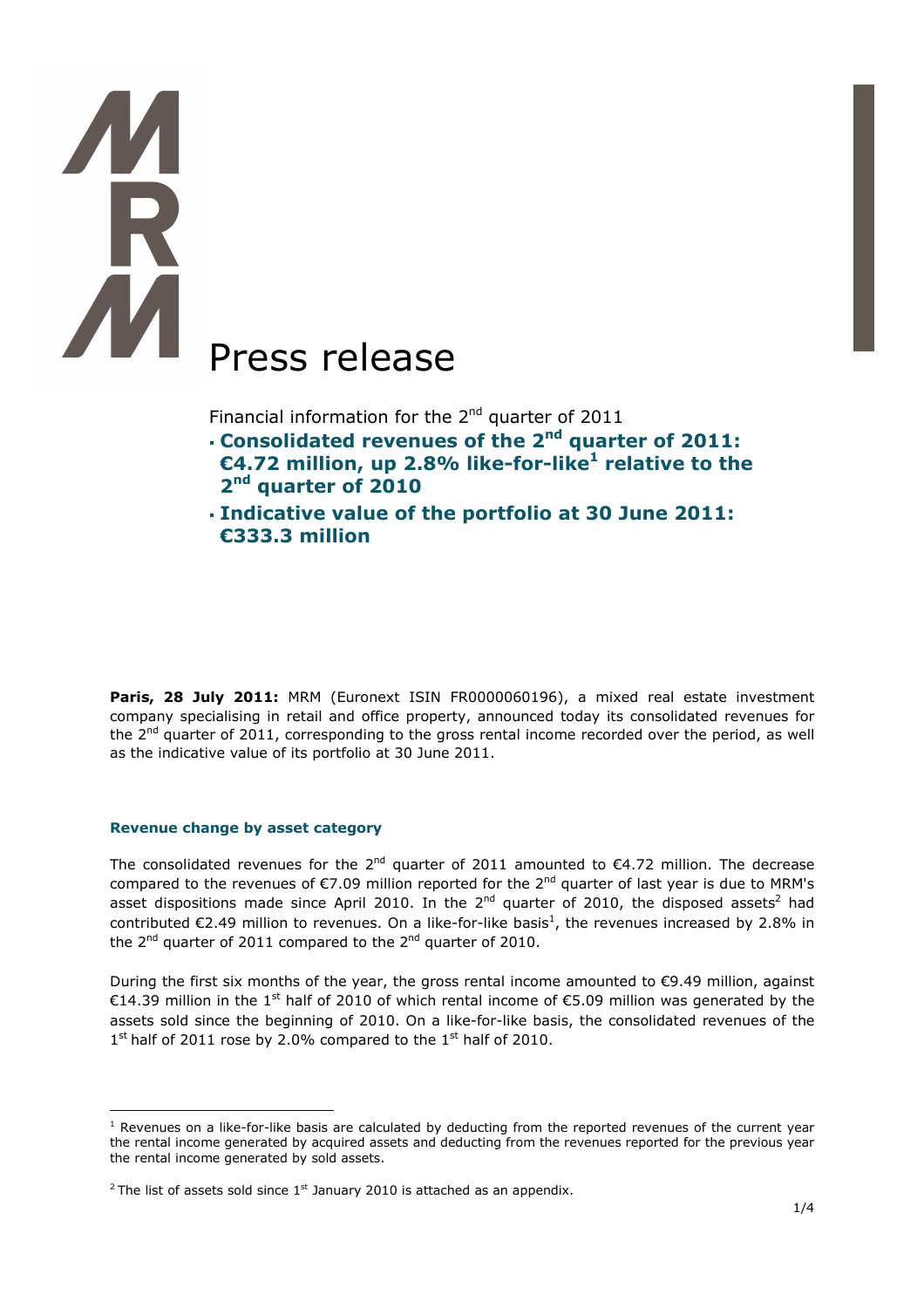| <b>Consolidated</b><br>revenues<br>$\epsilon$ million | Q <sub>2</sub><br>2011 | Q <sub>2</sub><br>2010 | Change   | Change<br>on a<br>comparable<br>$basis^{1.2}$ | H1<br>2011 | H1<br>2010 | Change   | Change<br>on a<br>comparable<br>$basis^{1.2}$ |
|-------------------------------------------------------|------------------------|------------------------|----------|-----------------------------------------------|------------|------------|----------|-----------------------------------------------|
| Retail                                                | 2.35                   | 3.19                   | $-26.3%$ | $+5.8%$                                       | 4.75       | 6.46       | $-26.5%$ | $+5.0%$                                       |
| Office                                                | 2.37                   | 3.89                   | $-39.2%$ | $+0.0%$                                       | 4.73       | 7.93       | $-40.3%$ | $-0.8\%$                                      |
| <b>Total gross</b><br>rental income                   | 4.72                   | 7.09                   | $-33.4%$ | $+2.8%$                                       | 9.49       | 14.39      | $-34.1%$ | $+2.0%$                                       |

The portfolio of retail properties and the portfolio of office buildings contributed equally to rental income in the  $2^{nd}$  quarter of 2011.

The revenues from the **retail portfolio** were up by 5.8% on a like-for-like basis in the 2nd quarter of 2011 compared to the  $2<sup>nd</sup>$  quarter of 2010. Rental income benefited from new leases coming into effect - in particular in La Galerie du Palais in Tours (37) and in the mall of the Ecole-Valentin Carrefour shopping centre in Besançon (25) -, which more than offset the departure of tenants from some units. The revenues for the  $2<sup>nd</sup>$  quarter also benefited from the positive impact of the rent indexation.

On a like-for-like basis, the gross rental income generated by the **office portfolio** in the 2nd quarter of 2011 was flat compared to the 2<sup>nd</sup> quarter of 2010. This was due to the additional rental income relating to new leases coming into effect and rent indexing offseting the vacating of some premises in multi-tenant buildings.

## **Indicative value<sup>3</sup> of the portfolio at 30 June 2011**

The indicative value excluding transfer taxes amounted to €333.3 million at 30 June 2011 against €339.7 million at 31 December 2010.

During the 1<sup>st</sup> half of 2011, the Group sold assets for an amount of €5.4 million excluding transfer taxes.

### **Key events of the quarter**

 $\overline{a}$ 

Since  $1<sup>st</sup>$  April 2011, seven leases<sup>4</sup> have been signed for office and retail properties, representing an annual rental income of €0.35 million.

With respect to the value-enhancement of assets, the phase II of the redevelopment of Nova, a 10,300 sqm office building in La Garenne-Colombes (92), continued with a view to completion in the 1<sup>st</sup> half of 2012.

Works have begun to adapt Solis, a 10,800 sqm mixed-use building in Les Ulis (91), to the needs of the tenant, Telindus. The lease, which covers the entire building, is due to come into effect in the  $4<sup>th</sup>$  quarter of this year for a term of nine years, including a firm period of six years.



 $3$ The indicative value of the portfolio excluding transfer taxes is calculated on the basis of valuations at 30 June 2011 by independent appraisers Catella (office property) and Savills (retail property). This value includes held for sale assets valued in accordance with IFRS 5. This amount is provided for information purposes pending the publication of the financial statements for the 1st half of 2011 on 15 September 2011.

<sup>&</sup>lt;sup>4</sup> New leases or renewals on improved terms.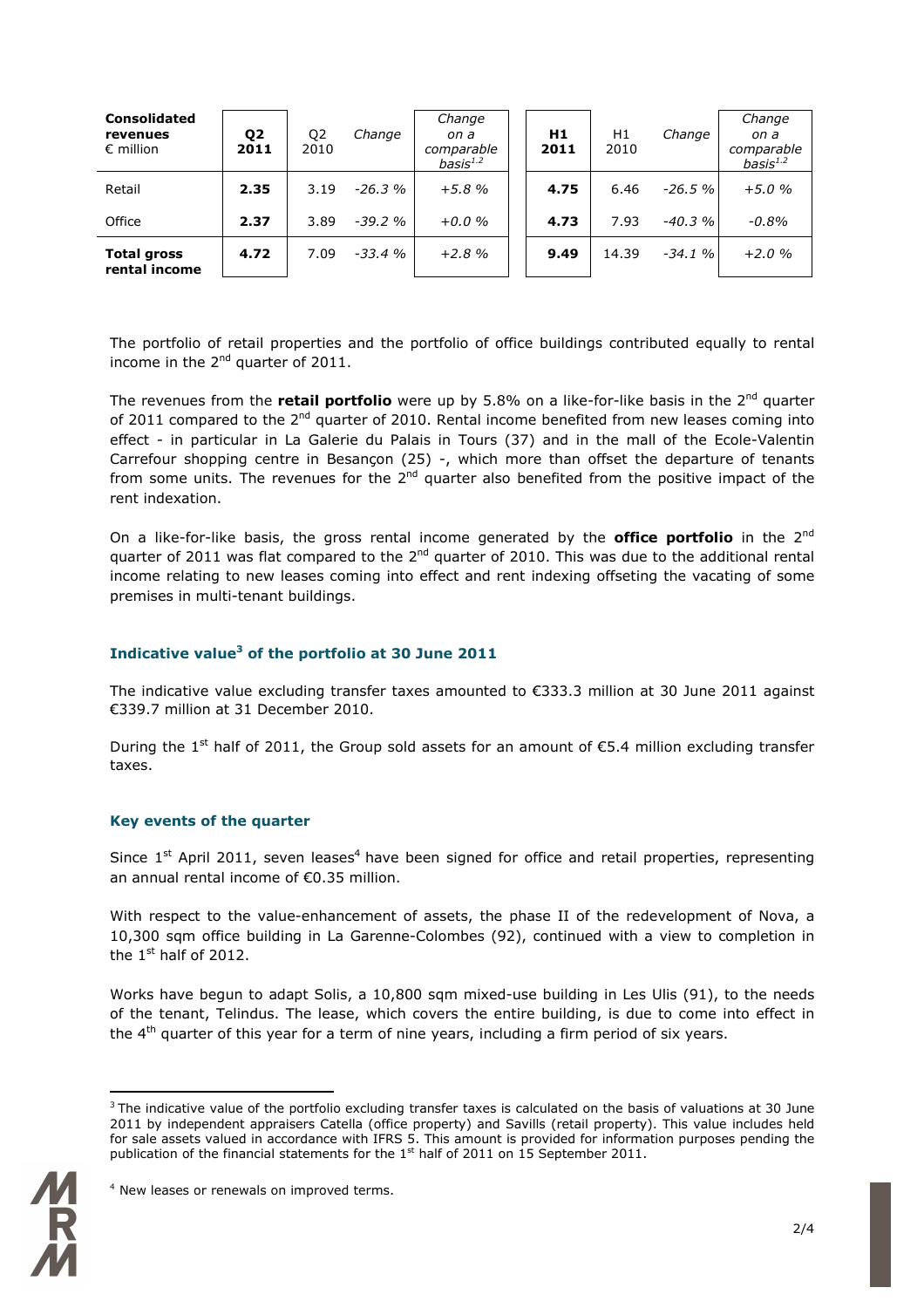On 27 April 2011, MRM completed the sale of five retail units at a total price of  $\epsilon$ 5.4 million excluding transfer taxes.

On 9 June 2011, MRM announced the signature with ING Real Estate Finance France of an agreement to extend by three years the maturity of a €26.5 million credit line related to a portfolio of office assets, which was to expire in July 2011. The result of this agreement was to release MRM of almost all of its debt maturing in 2011, with only €3 million left after the signature of the agreement. The agreement also provides for the provision of an additional credit line to partly finance the works in the Solis building.

#### **Recent events**

On 1<sup>st</sup> July, MRM signed a lease with Pôle emploi, the French public employment service, for 2,800 sqm in the Cap Cergy multi-tenant building in Cergy-Pontoise (95). The lease for 9 years with a firm period of 6 years will become effective on  $1<sup>st</sup>$  November 2011.

Jacques Blanchard, Chairman and Chief Executive Officer of MRM, comments: *"With the maturity extension of a major credit line that was to expire in July, the second quarter marked another step in the restructuring of MRM's debt. As regards our property asset management, we are continuing to work on our short-term priorities. We have achieved new lettings, particularly in the Cap Cergy building, and progressed in the redevelopment works in the Nova office building in La Garenne-Colombes and the Solis building in Les Ulis."* 

#### **Calendar**

The half-yearly results will be published on 15 September 2011 before the market opens and will be presented during an information meeting to be held the same day.

#### **About MRM**

A listed real estate investment company, MRM owns a mixed portfolio of office and retail properties comprising both stabilised assets and value-added opportunities. Its portfolio has been built up gradually since the second half of 2007 with the contribution of properties from Dynamique Bureaux and Commerces Rendement, two investment companies created and managed by CB Richard Ellis Investors, and acquisitions carried out directly by its subsidiaries. MRM's real estate operations are managed by CB Richard Ellis Investors. MRM is listed in Compartment C of Euronext Paris (Bloomberg code: MRM:FP – Reuters code: MRM.PA).

#### **For more information, contact:**

MRM DDB Financial 65/67, avenue des Champs-Elysées 55, rue d'Amsterdam 75008 Paris 75008 Paris France **France France** T +33 (0)1 58 62 55 55 T +33 (0)1 53 32 61 51 relation\_finances@mrminvest.com isabelle.laurent@ddbfinancial.fr

Isabelle Laurent



**Website: www.mrminvest.com**